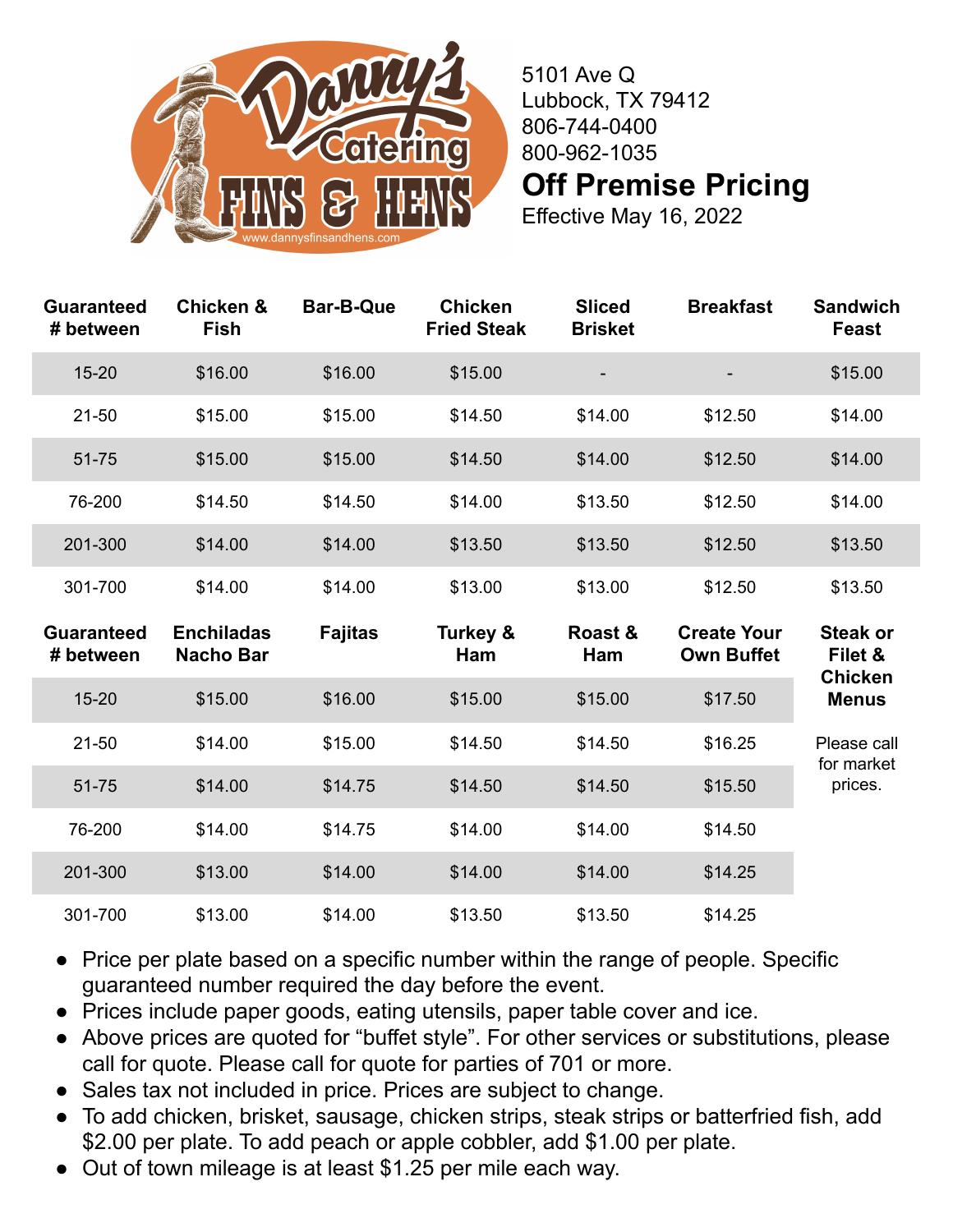

5101 Ave Q Lubbock, TX 79412 806-744-0400 800-962-1035 **Suggested Buffet Menus**

# **Chicken & Fish**

Fried & Baked Chicken Homestyle Fish **Hushpuppies** Fried Okra Coleslaw Potato Salad Pinto Beans Pickles & Peppers Sliced Bread Iced Tea

## **Sliced Brisket**

BBQ Sliced Brisket Coleslaw Potato Salad Pinto Beans Pickles, Peppers & **Onions** Sliced Bread Iced Tea \*minimum 21 guests

# **Fajitas**

Beef Fajitas Chicken Faiitas Flour Tortillas Spanish Rice Pinto Beans Tossed Green Salad Shredded Cheese Guacamole, Picante Sauce Tortilla Chips & Queso Iced Tea

## **Strips & Fish**

Fried Chicken Strips Homestyle Fish **Hushpuppies** Fried Okra Coleslaw Potato Salad Pinto Beans Pickles & Peppers Sliced Bread Iced Tea

### **Breakfast**

Scrambled Eggs Sausage & Ham Hash Browns or Roasted Potatoes **Biscuits** Cream Gravy Coffee & Orange Juice **Condiments** \*minimum 21 guests \*add fresh fruit for \$1.25 extra per plate

#### **Turkey & Ham**

Sliced Turkey Breast Baked Ham **Stuffing** Green Beans Mashed Potatoes Turkey Gravy Cranberry Sauce Tossed Green Salad w/Dressings Iced Tea

**Bar-B-Que** BBQ Sliced Brisket BBQ Sausage Fried or Baked Chicken Coleslaw Potato Salad Pinto Beans Pickles, Peppers & **Onions** Sliced Bread Iced Tea

### **Sandwich Feast**

Sliced Roast Beef, Ham & Turkey Chopped BBQ Beef Assorted Cheese Slices Assorted Bread Lettuce, Tomato, Onions, Pickles & **Peppers** Fresh Vegetable Tray 3 Salads (we choose) Chips & Queso Iced Tea

## **Roast & Ham**

Sliced Roast Beef Baked Ham Green Beans Mashed or Baked Potatoes Tossed Green Salad w/Dressings 2 additional Salads Rolls & Margarine Iced Tea

## **Chicken Fried Steak**

Chicken Fried Steaks (whole or strips) Mashed or Baked Potato Cream Gravy Green Beans 3 Salads (we choose) Sliced Bread Iced Tea

**Enchiladas & Nacho Bar** Beef Enchiladas Cheese Enchiladas Spanish Rice Pinto Beans Tortilla Chips & Queso Seasoned Beef Lettuce, Tomato & Onion Jalapenos, Shredded Cheese Sour Cream, PIcante Sauce, Guacamole Iced Tea

Danny's offers Soup, Salad and Potato Bars. We also provide boxed dinners. Please call for prices!

If you don't see exactly what you want, don't hesitate to ask.